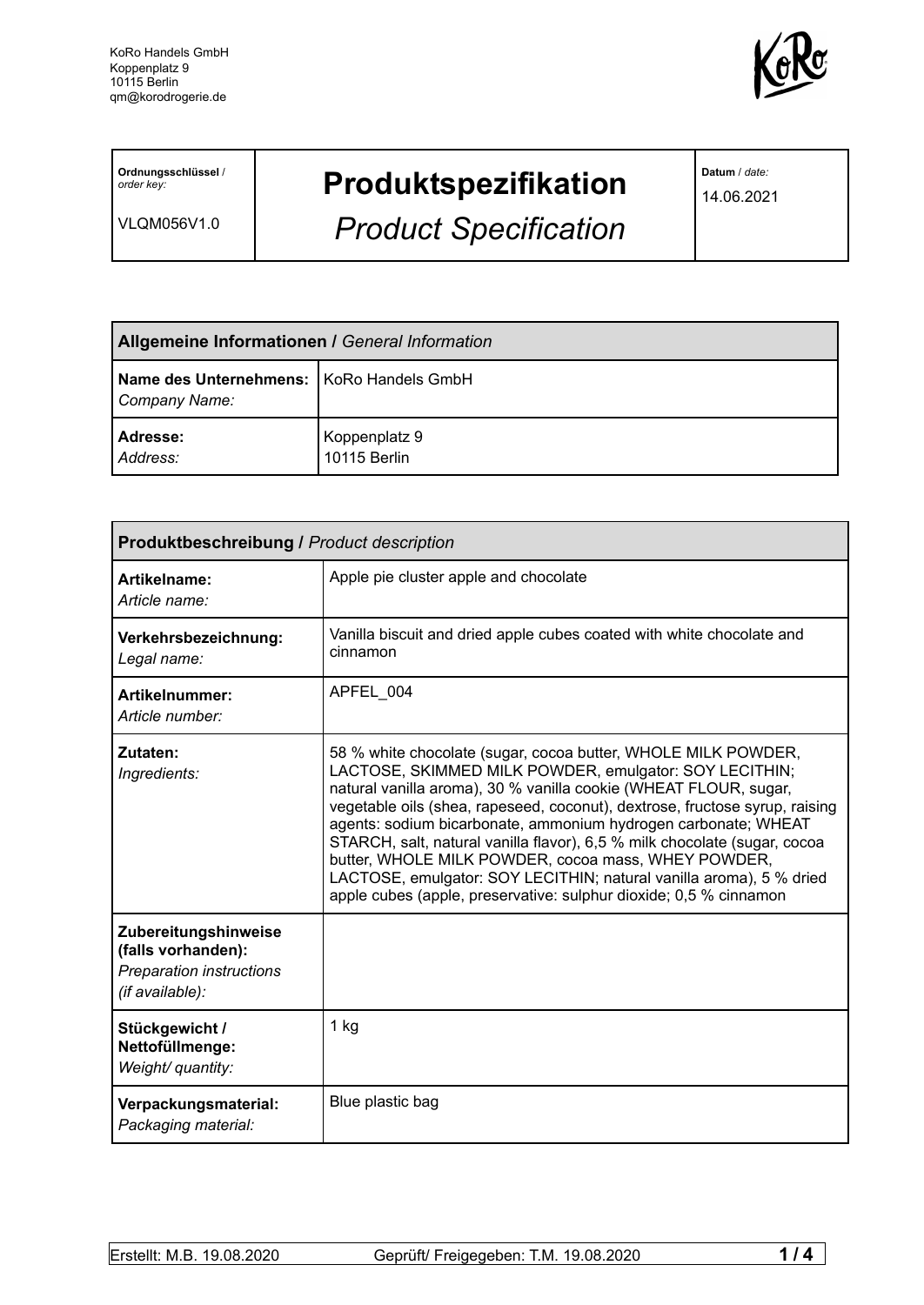

| <b>Produktbeschreibung / Product description</b>               |                                                                                                                                                                                                                                                                                              |  |
|----------------------------------------------------------------|----------------------------------------------------------------------------------------------------------------------------------------------------------------------------------------------------------------------------------------------------------------------------------------------|--|
| <b>Besondere</b><br>Eigenschaften:<br>Special characteristics: | 1 <b>bio</b> /organic (Öko-Kontrollstelle / organic control body: _______ )<br>$\Box$ fairtrade / fairtrade<br>vegan / vegan<br>x vegetarisch / vegetarian<br>$\Box$ glutenfrei / glutenfree<br>□ laktosefrei / lactose-free<br>koscher / kosher<br>$\Box$ halal / halal<br>andere / others: |  |

| <b>Sensorische Beschreibung / Sensorical description</b> |                                                                                               |  |
|----------------------------------------------------------|-----------------------------------------------------------------------------------------------|--|
| Aussehen / Farbe:<br>Appearance / Colour:                | Cluster of cookies and dried apple in white and milk chocolate with<br>cinnamon, light brown  |  |
| Geschmack:<br>Flavour:                                   | Typical Cluster of cookies and dried apple cubes in white and milk<br>chocolate with cinnamon |  |
| Geruch:<br>Odour:                                        | Product-specific, no deviations                                                               |  |
| Konsistenz:<br>Texture:                                  | Typical                                                                                       |  |

| Nährwertangaben pro 100 g / Nutritional information per 100 g  |            |           |
|----------------------------------------------------------------|------------|-----------|
| Energie: I Energy value:                                       | 2077 / 495 | kJ / kcal |
| Fett: I Fat:                                                   | 23         | g         |
| Davon gesättigte Fettsäuren: I of which saturated fatty acids: | 13         | g         |
| Kohlenhydrate: I Carbohydrates:                                | 66         | g         |
| Davon Zucker: I Of which sugar:                                | 52         | g         |
| <b>Ballaststoffe: / Fibre:</b>                                 | 2,3        | g         |
| Eiweiß: / Protein:                                             | 4,6        | g         |
| Salz: / Salt:                                                  | 0,55       | g         |
| sonstige Angaben: / other values:                              |            | $%$ NRV*  |
|                                                                |            |           |

*\*Nutritional Reference Value according to regulation (EU) Nr. 1169/2011/*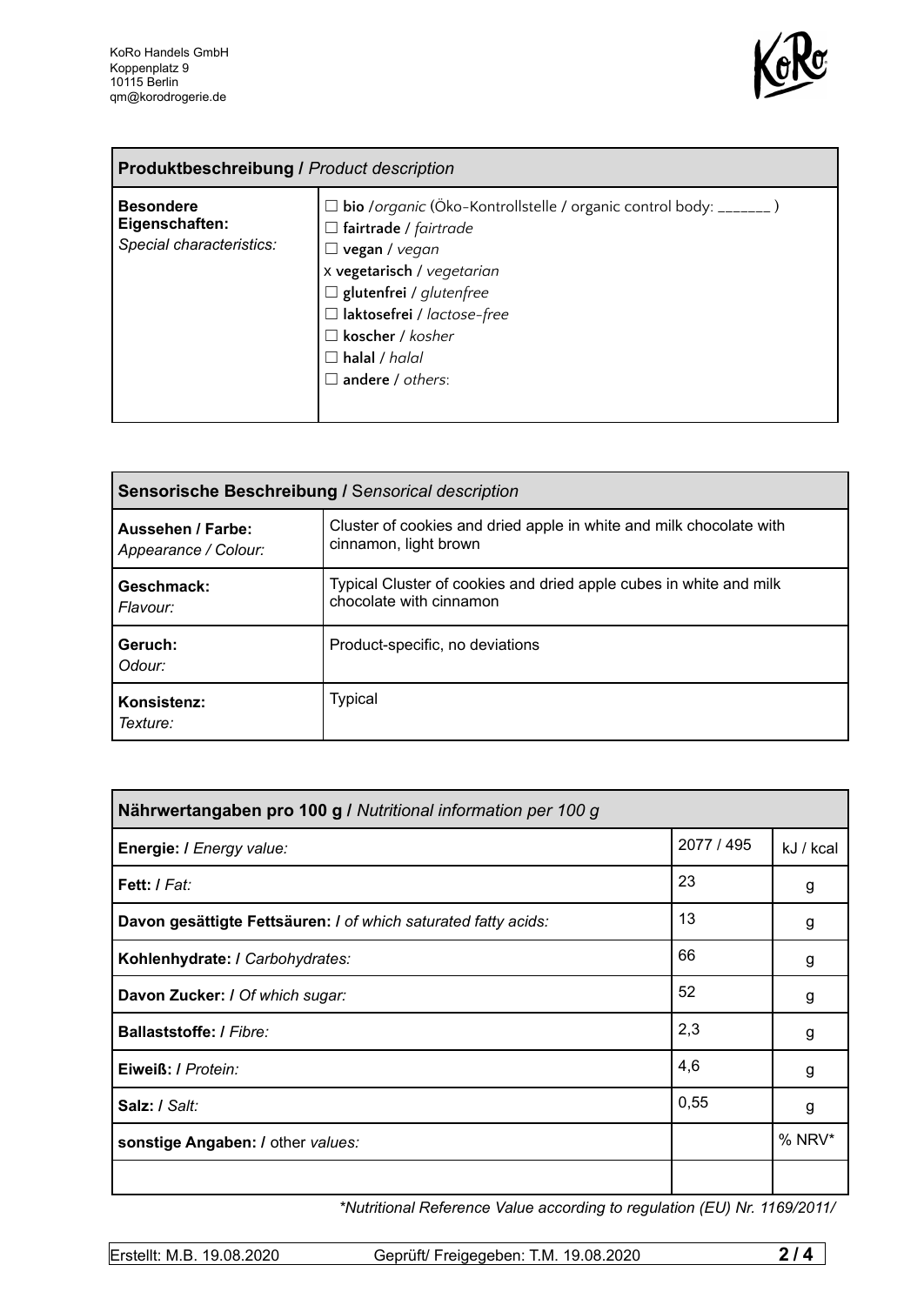

| Lagerung und Haltbarkeit / Storage and Shelf Life                    |                                                      |  |
|----------------------------------------------------------------------|------------------------------------------------------|--|
| <b>Optimale</b><br>Lagerungsbedingungen:<br>Storage recommendations: | Store in a cool and dry place, protected from light. |  |
| Mindesthaltbarkeit:<br><b>Expected shelf life:</b>                   | 6 months                                             |  |

## **Allergenkennzeichnung gemäß LMIV 1169 / 2011 /** *Allergen Declaration according to EU Regulation 1169 / 2011*

**Legende:** *Key*

- *a.* **Allergen ist in der Rezeptur enthalten /** *Allergen contained in recipe*
- *b.* **Risiko der Kreuzkontamination ist möglich /** *Possible risk of cross contamination*
- **c. Allergen ist in der Rezeptur nicht enthalten /** *Allergen not contained in recipe*

|                                                     | a            | $\mathbf b$       | C                 |
|-----------------------------------------------------|--------------|-------------------|-------------------|
| Glutenhaltiges Getreide / gluten-containing cereals | X            |                   | $\vert \ \ \vert$ |
| Krustentiere / Crustaceans:                         |              |                   | X                 |
| Ei / Egg                                            |              |                   | X                 |
| Fisch / Fish                                        | П            |                   | X                 |
| Soja / Soy                                          | $\mathsf{x}$ | $\vert \ \ \vert$ | $\Box$            |
| Milch (Laktose) / Milk (lactose)                    | $\mathsf{x}$ | П                 | П                 |
| Erdnüsse / Peanuts                                  | $\Box$       | X                 | $\Box$            |
| Andere Schalenfrüchte* / Other edible nuts*         | П            | X                 | П                 |
| Sellerie / Celery                                   |              |                   | X                 |
| Senf / Mustard                                      | П            |                   | X                 |
| Sesam / Sesame                                      | $\mathbf{I}$ | $\mathbf{I}$      | X                 |
| Schwefeldioxid und Sulphite / Sulphur dioxide       | П            |                   | X                 |
| Lupinen / Lupin                                     |              |                   | X                 |
| <b>Weichtiere / Molluscs</b>                        |              |                   | X                 |

**\* Mandeln /** *Almonds***, Haselnüsse /** *Hazelnuts***, Walnüsse /** *Walnuts***, Cashewnüsse /** *Cashews***, Pecannüsse,** *Pecans,* **Paranüsse /** *Brazil nuts***, Pistazien /** *Pistachios***, Macadamianüsse /** *Macadamia nuts*